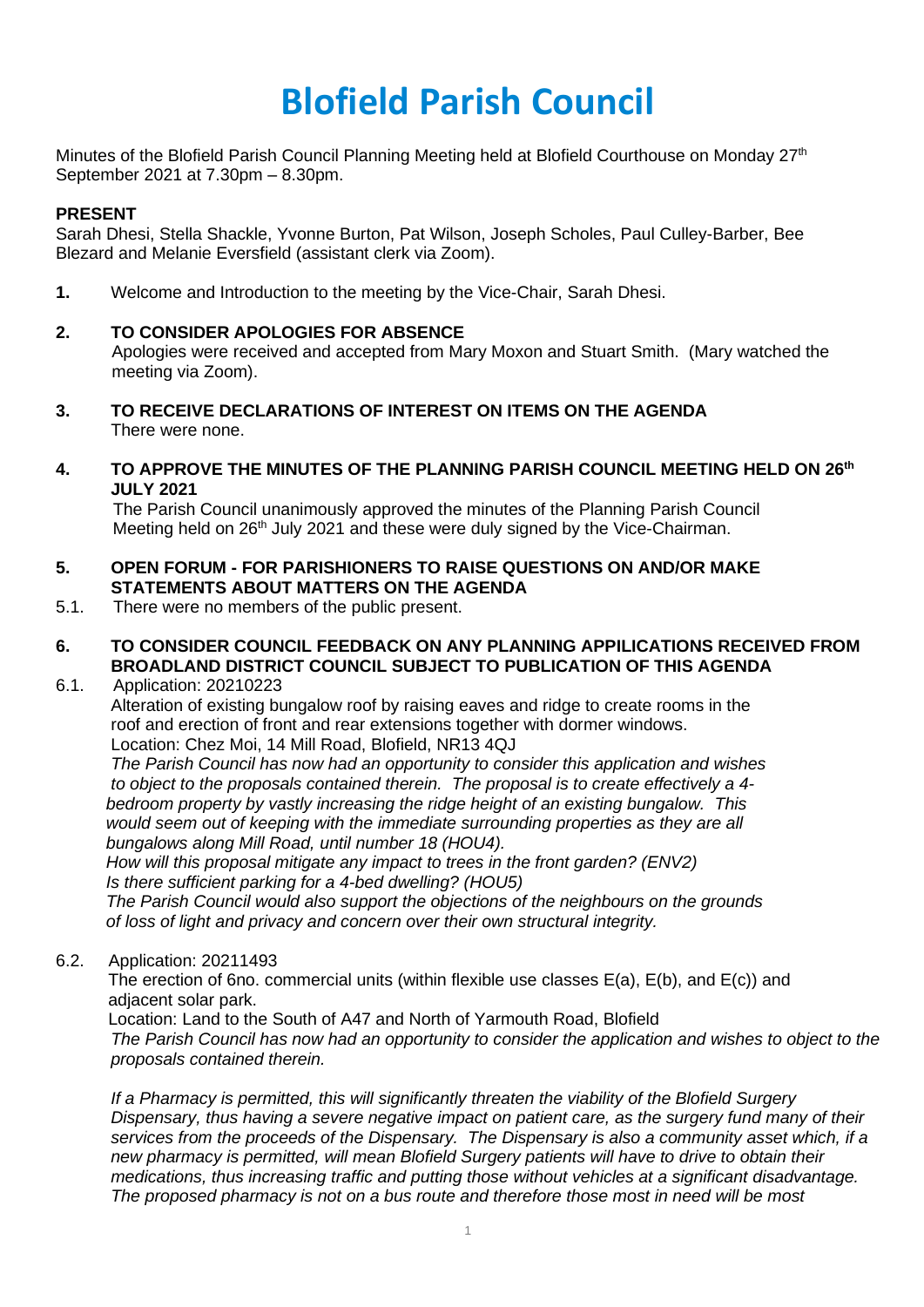*disadvantaged. The Parish Council must stress how important Blofield Surgery and its Dispensary is to its community and parishioners.*

It is not clear if the footpath/cycle links permitted in the original application to link from Frogs Hole to *Cucumber lane will be continued in this application and we need clarification that this needs to be resolved, at present it appears to be a vehicle access only.*

*The footpath/cycleway should be completed before the first occupation of the hopkins homes on the* other side of the road 20161483 but in this application it just mentions a knee height railing to the new *pathway with no detail.*

*LLFA object as the infiltration/surface water data not gained correctly and no sign that this has been rectified in the information on the planning portal.*

*Highways have no objection as long as splays ok and the footpath/cycle way with crossing points are included as original application.*

*Anglian Water have raised an issue of unacceptable flooding elsewhere and want to see engagement from the applicant to resolve this, no information on the portal that this is occurring.*

*Electric charging bays, no clear idea who will be permitted to use these.*

All in all, this is a distant and car accessible site, which has no alternative access, bus routes not *usually on Yarmouth Road and footpath not secured.* 

*Local knowledge would suggest that this application, if passed, will lead to traffic issues at the* Cucumber Lane roundabout for traffic on the A47 as well as trying to enter / leave Blofield via the main Yarmouth Road – as we have seen that traffic queues for McDonalds / Petrol station very easily back up along Yarmouth Road and out onto the A47 ... an existing safety issue which can only be *made worse by this proposal.*

Solar Farm – this doesn't seem suitable for what is an edge of a village development – Blofield and *Brundall are still deemed to be villages. Impact on housing development in site of land at Berryfields (Brundall). There appears to be no fencing or gates to this area just a knee-high railing.*

*Flooding concerns and the risk of contamination of the Witton Run (down at Frogs Hole). (NPPF paragraphs 155 and 156)*

*Speed limit has recently been reduced to 40MPH but we would want to see this changed to 30MPH as there will be numerous exits onto Yarmouth Road from this proposal and the existing in-flight development of housing and sports hub.*

*The traffic statistics have not included the Bay Bridge development which has been granted on appeal – therefore all the statistics have no bearing on what will actually happen in reality. Computer* modelling will say it's all fine but it will be residents who have to suffer with the traffic consequences of *all the approved developments in the area.*

*Dark Skies – although outside of the parish, this proposal would further impinge on the Dark Skies policy with the additional planned lighting.*

*"National Planning Policy Framework (NPPF) Clause 180c and Norfolk County Council's Environmental Lighting Zones Policy both recognise the importance of preserving dark landscapes and dark skies. In order to minimise light pollution, we recommend that any outdoor lights associated with this proposed development should be: 1) fully shielded (enclosed in full cut-off flat glass fitments) 2) directed downwards (mounted horizontally to the ground and not tilted upwards) 3) switched on only when needed (no dusk to dawn lamps) 4) white light low-energy lamps (LED) and not orange or pink sodium sources"*

*Where is the identified need? Previous housing proposals for Blofield and Brundall were "sold" on the basis of providing a supermarket. Now both housing developments have been allowed to progress*